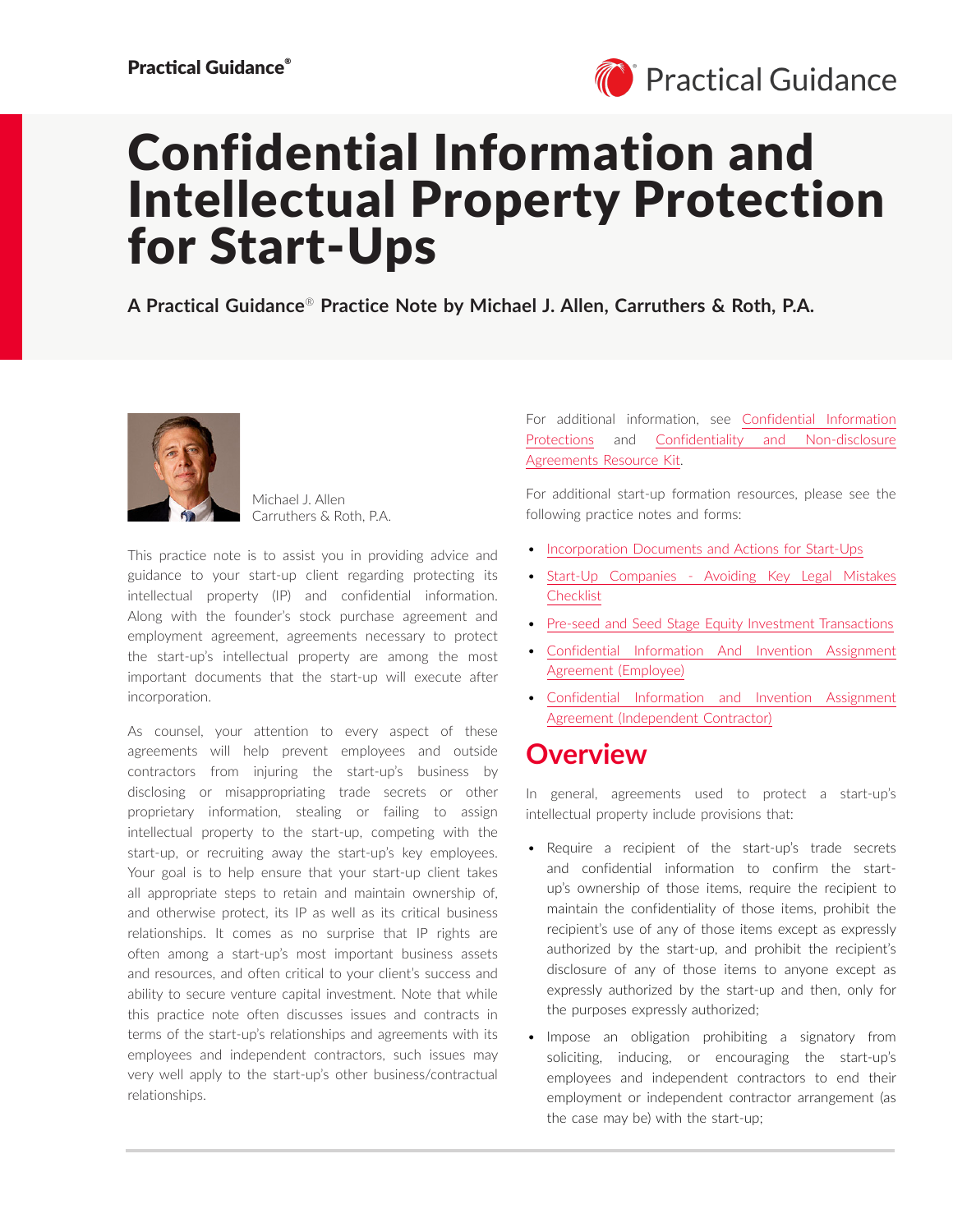- Impose obligations prohibiting a signatory from competing with the start-up, from soliciting or otherwise interfering with the start-up's relationships with its customers and vendors, and from attempting to circumvent the agreement's non-disclosure, noncompete, and non-solicitation covenants; and
- Provide for and memorialize the transfer of all relevant inventions, technology, and other intellectual property from the start-up's founders to the start-up in partial consideration for the issuance of shares of the startup's common stock to the founders, and document the assignment/future assignment of any intellectual property that may have been and/or may subsequently be created by any of the start-up's directors, officers, employees or outside independent contractors during the term of their relationship with the start-up.

The contractual protections/provisions essential to protecting the start-up's IP and other proprietary rights can be incorporated into one or more agreements, as deemed appropriate under the circumstances. For example, it is not unusual for counsel to prepare a single agreement for each particular type of contracting party (e.g., one for employees, one for independent contractors, one for vendors) that encompasses all essential IP protection provisions as well as other provisions needed to properly govern the relationship. The focus in this note is on the types of general protections needed rather than how best to arrange them.

# **Confidentiality Agreements and Restrictive Covenants**

Generally speaking, the interpretation and enforceability of confidentiality provisions and restrictive covenants is governed primarily by state law. The interpretation and enforceability of these provisions, especially restrictive covenants such as noncompetition and non-solicitation provisions, can vary dramatically depending on which state's substantive law will govern them. When dealing with these types of clauses, the concern is not just how they will be interpreted and enforced, but whether they will be enforced at all. It is not unusual for a restrictive covenant to be fully enforceable under the law of one state yet fully unenforceable under the law of another. As such, it is critical for you to know and understand fully the potentially applicable law and, to the extent possible under choice of law rules, wisely select the most appropriate law to apply by means of a choice of law provision.

Start-ups, particularly technology start-ups, have product and service offerings that frequently incorporate important intellectual property and confidential information elements. You should advise your start-up client to protect such resources by entering into confidentiality agreements (also called non-disclosure agreements or NDAs) with employees and independent contractors that may also contain noncompete, non-circumvention, non-interference, and nonsolicitation covenants in the body of the agreement, or set forth such covenants in a separate agreement, depending on your client's wishes. While invention assignments (discussed below) are often included in a confidentiality agreement, this practice note discusses them separately from the confidentiality obligation and other restrictive covenants. See [Confidential Information And Invention](https://advance.lexis.com/open/document/lpadocument/?pdmfid=1000522&pddocfullpath=%2Fshared%2Fdocument%2Fforms%2Furn%3AcontentItem%3A5M6B-FSS1-JB7K-20Y6-00000-00&pdcontentcomponentid=500752&pdteaserkey=sr0&pditab=allpods&ecomp=-trg&earg=sr0)  [Assignment Agreement \(Employee\)](https://advance.lexis.com/open/document/lpadocument/?pdmfid=1000522&pddocfullpath=%2Fshared%2Fdocument%2Fforms%2Furn%3AcontentItem%3A5M6B-FSS1-JB7K-20Y6-00000-00&pdcontentcomponentid=500752&pdteaserkey=sr0&pditab=allpods&ecomp=-trg&earg=sr0), and [Confidential](https://advance.lexis.com/open/document/lpadocument/?pdmfid=1000522&pddocfullpath=%2Fshared%2Fdocument%2Fforms%2Furn%3AcontentItem%3A5M6B-FSS1-JB7K-20Y7-00000-00&pdcontentcomponentid=500752&pdteaserkey=sr0&pditab=allpods&ecomp=-trg&earg=sr0)  [Information and Invention Assignment Agreement](https://advance.lexis.com/open/document/lpadocument/?pdmfid=1000522&pddocfullpath=%2Fshared%2Fdocument%2Fforms%2Furn%3AcontentItem%3A5M6B-FSS1-JB7K-20Y7-00000-00&pdcontentcomponentid=500752&pdteaserkey=sr0&pditab=allpods&ecomp=-trg&earg=sr0)  [\(Independent Contractor\).](https://advance.lexis.com/open/document/lpadocument/?pdmfid=1000522&pddocfullpath=%2Fshared%2Fdocument%2Fforms%2Furn%3AcontentItem%3A5M6B-FSS1-JB7K-20Y7-00000-00&pdcontentcomponentid=500752&pdteaserkey=sr0&pditab=allpods&ecomp=-trg&earg=sr0)

## **Purpose of a Confidentiality Agreement**

Confidentiality agreements are standard in the world of venture capital financed start-ups and, customarily, are entered into in connection with the commencement of both the founder's employment, as well as the employment of both employees and independent contractors who work for, or with, the start-up. A start-up also should be encouraged to enter into confidentiality agreements with other parties (such as vendors and customers) with whom the start-up may share confidential information in the course of their relationship. Confidentiality agreements serve the following primary purposes:

- 1. They represent important contractual constraints against (and often impose penalties for any breach of the agreement as to) the unauthorized use and/or disclosure to third parties of the start-up's confidential information by an employee (including the founder), independent contractor, or other information recipient, thus lessening the danger that such information could find its way to competitors or to the market in general;
- 2. They keep information confidential that either is not otherwise subject (or, at the very least, not yet subject) to adequate protection, whether by means of patents, registered trademarks, federally-registered copyrights, or as trade secrets, under either federal or state intellectual property protection laws. In this regard, allowing disclosure of inventions or other intellectual property to people outside the start-up, or even those inside the start-up who have not yet signed a similar agreement,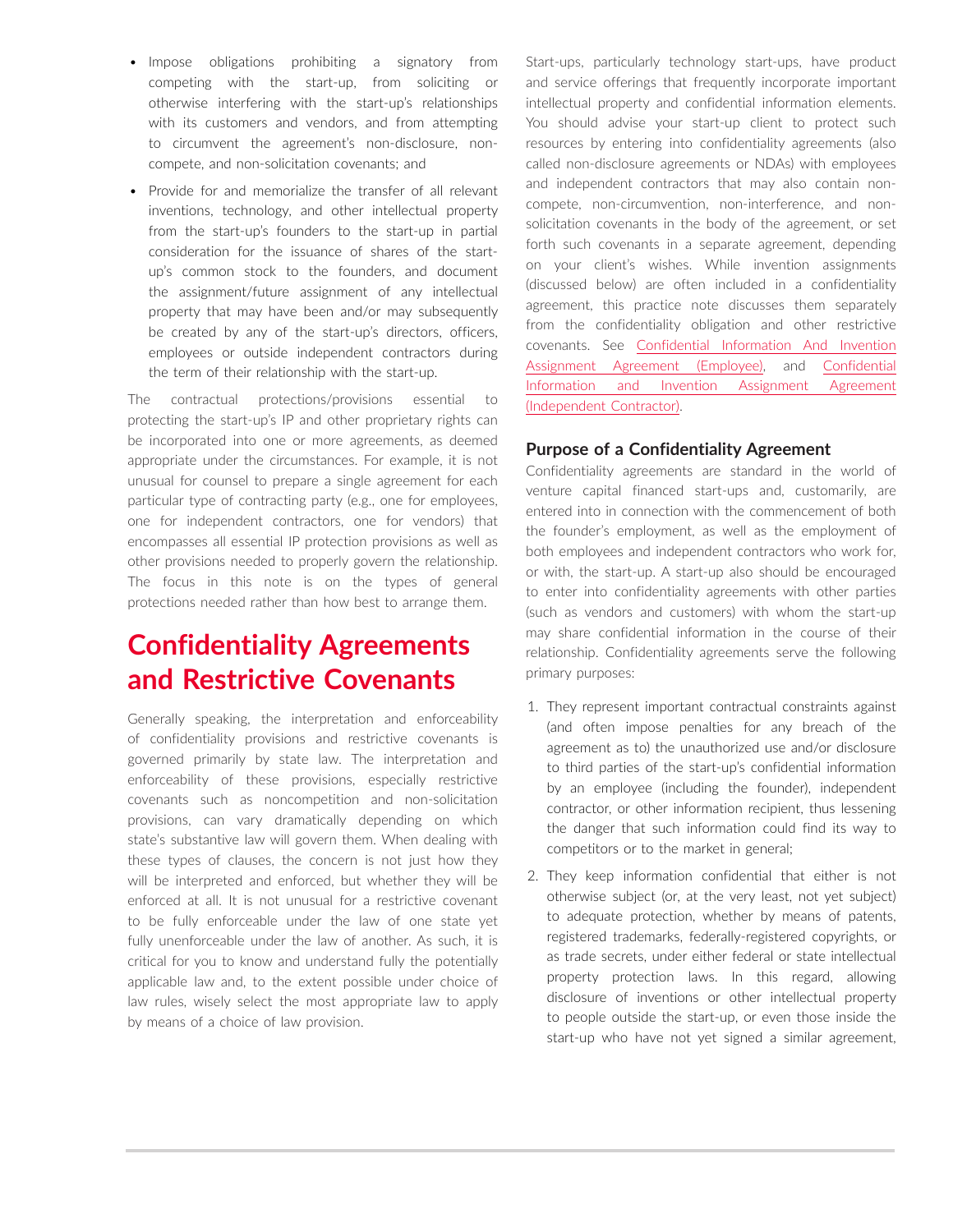may compromise the start-up's efforts to protect them under the law. Similarly, any disclosure of trade secrets always raises the specter that, unless adequate steps are taken to protect the trade secrets, such trade secrets may be deemed non-protectable under established legal precedents. By forcing every potential recipient of trade secret information to sign one of these types of agreements, the start-up can demonstrate that it has taken the steps necessary to protect such trade secrets; and

3. They convert what would otherwise be only a tort action (theft/misappropriation of intellectual property) into a contract action, potentially resulting in significant benefits to the start-up in terms of the length of the applicable statute of limitations, available remedies for any breach, and issues as to proof. This distinction can take critical importance in those jurisdictions which allow greater protection of confidential information under contract law than under tort law or any applicable statutes.

#### **Confidentiality Agreement Elements**

A well-drafted confidentiality agreement will include, among other things, provisions requiring the employee or independent contractor (or other recipient, as applicable) to:

- Protect and keep confidential all proprietary information and trade secrets of the start-up;
- Refrain from disclosure of the existence of the information and secrets, as well as their contents, to any person or entity not expressly authorized by the start-up to receive them;
- Refrain from using the confidential information (including any and all of the inventions, discoveries, concepts, and ideas that they themselves may create or generate during the period of their employment or engagement) for any reason or purpose except in furtherance of the start-up's business;
- Disclose any and all inventions they conceive, make or develop during the period of their employment or engagement, irrespective of whether conceived, made or developed at the start-up's facilities or utilizing the start-up's resources or utilizing their own facilities and resources, and acknowledging thereby that all such inventions are the property of the start-up;
- Acknowledge that all confidential information and all documents, data, records, and other materials containing any confidential information, and all other documents, data, records, or materials developed by them during the course of their employment or engagement, are

the property of the start-up and, further, that upon termination of their employment or other relationship with the start-up, all such data, records, and other materials will be returned to the start-up; and

Represent that: (i) with respect to employees (and independent contractors, as applicable), their employment/engagement with the start-up does not and will not violate any agreement, duty, or understanding that they may have to, or with, anyone else, including former employers; and (ii) they will not disclose to the start-up or use on its behalf any confidential information belonging to any third party (sometimes referred to as a "prior obligations" representation).

In addition, the confidentiality agreement should contain an "immunity" notice called for by the federal Defend Trade Secrets Act of 2016 (see 18 U.S.C. §§ 1831-1836), along the following lines:

Pursuant to 18 USC § 1833(b), (a) an individual may not be held criminally or civilly liable under any federal or state trade secret law for the disclosure of a trade secret that (i) is made in confidence to a federal, state, or local government official, either directly or indirectly, or to an attorney, and solely for the purpose of reporting or investigating a suspected violation of law; or (ii) is made in a complaint or other document filed in a lawsuit or other proceeding, if such filing is made under seal; and (b) an individual who files a lawsuit for retaliation by an employer for reporting a suspected violation of law may disclose the trade secret to the attorney of the individual and use the trade secret information in the court proceeding, if the individual (i) files any document containing the trade secret under seal; and (ii) does not disclose the trade secret, except pursuant to court order.

#### **What Constitutes Confidential Information**

The confidentiality agreement should define confidential information broadly in order to include all information concerning the start-up that may be disclosed (both written and orally) to an employee during their employment or an independent contractor during their engagement. The definition should include information that might not rise to the level of a trade secret under common or statutory law, but for which the start-up would still like contractual protection. In addition, as indicated above, there may be situations in which confidential information might later be able to be protected by other means (such as under patent law), but the necessary legal steps have not yet been taken (or perhaps, cannot yet be taken) to protect it on such other basis.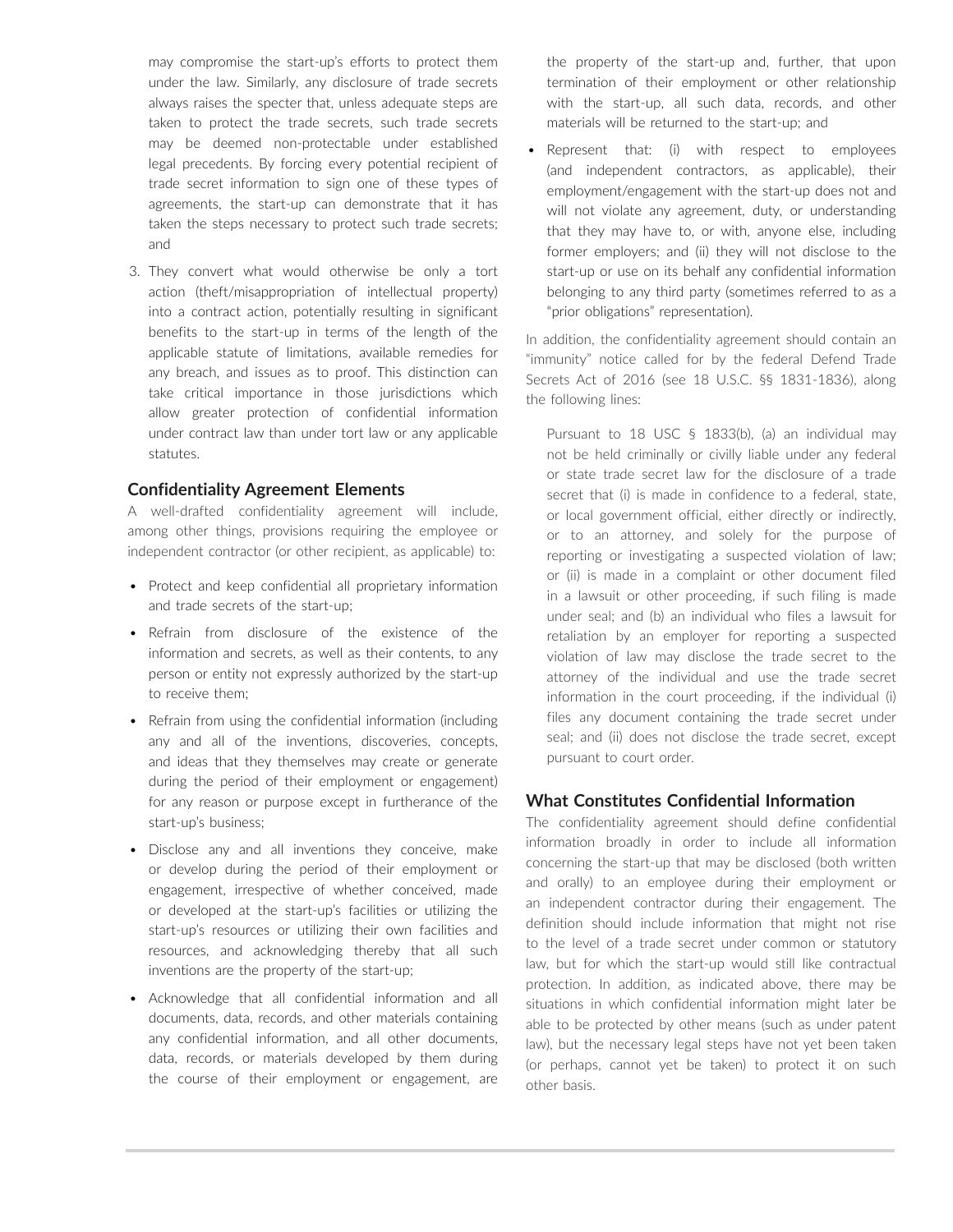The definition should also contain specific examples of start-up confidential information. It is wise to include among these examples those types of information which the particular start-up considers to be the "heart" of its critical proprietary information. Doing so serves to put the recipient on notice that they will have access to such confidential information and that their duty to treat it as such will be triggered, and later can be helpful in any litigation involving misappropriation of such information (e.g., showing that the recipient clearly was forewarned that this information was protected).

The definition of confidential information should also include anything that is created by the employee or independent contractor (and, as applicable under the circumstances, other contracting parties) during their relationship with the start-up, and make clear that such information is owned by the start-up. Doing so serves to buttress the start-up's position that intellectual property created by the employee or independent contractor in the course of the relationship with the start-up is the property of the start-up, and helps to ensure that the confidentiality of such intellectual property will be maintained.

On the other hand, you should consider excluding from the definition of confidential information the following: (1) information which could be obtained publicly or was available in the public domain prior to the time of disclosure to the recipient; (2) information made available through no wrongful act of the recipient or others; (3) information already in possession of the recipient (without confidentiality restrictions, and other than from or through their relationship with the start-up); and (4) information lawfully disclosed to the employee or independent contractor by a third party (i.e., not the startup) without any confidentiality breach. Such exceptions are standard. Note that in some jurisdictions an overly broad confidentiality agreement/definition of confidential information can result in judicial treatment of the provisions as a restrictive covenant which, if found unreasonable, the court might choose not to enforce. The drafter should take special care in those jurisdictions to not overreach; including exceptions along the lines above become all the more critical.

You should include a "prior obligations" representation in the agreement to protect the start-up against thirdparty claims, such as tortious interference with contract or intellectual property infringement, by putting the employee or independent contractor on notice and by creating a cause of action against the employee or independent contractor in such situations. You should also consider including a provision that the employee or independent contractor agrees to indemnify and defend the start-up and hold it harmless in the event of the representation is breached. A third-party information provision should also be included in the agreement to protect against breach of contract claims for confidentiality clauses or for agreements between the start-up and others. Again, putting in such a paragraph puts the employee or independent contractor on notice and creates a cause of action against the employee or independent contractor in the event the start-up is found liable for breach.

#### **Limitations on Use of Confidential Information**

Any confidentiality agreement should explicitly state that the confidential information can only be used to the extent necessary to perform obligations of the employment or consulting relationship with the start-up (or other specified purpose), and cannot be disclosed to others without the prior written authorization of the start-up's management or board of directors. For example, in order to be classified as a trade secret under the law of many jurisdictions, information must be "the subject of efforts that are reasonable under the circumstances to maintain its secrecy." Limitations on the use of confidential information will help the start-up to maintain trade secret status for the confidential information. Also, requiring all employees and others who might be exposed to any of the start-up's trade secrets and confidential information helps to show "reasonable efforts" were taken.

#### **Returning Company Documents**

A well-drafted confidentiality agreement will provide that upon termination of the employee's employment, or the independent contractor's (or other contracting party's) engagement, all documents related to the startup should immediately be returned to the start-up. Alternative language could provide for the destruction of the materials, along with the delivery of a certificate itemizing the documents destroyed and confirming their destruction. Including a phrase such as "developed by me pursuant to the relationship or otherwise belonging to the start-up" will render moot carve-outs such as personal copies of employment or compensation files (including the confidentiality agreement itself), stockholder materials, or other personal items. For a form certificate of destruction, see [Certificate of Destruction of Confidential Information.](https://advance.lexis.com/open/document/lpadocument/?pdmfid=1000522&pddocfullpath=%2Fshared%2Fdocument%2Fforms%2Furn%3AcontentItem%3A618W-6T61-FFFC-B0CD-00000-00&pdcontentcomponentid=500752&pdteaserkey=sr0&pditab=allpods&ecomp=-trg&earg=sr0)

## **Solicitation of Employees, Independent Contractors, and Other Parties**

Be aware that under the laws of some states, such as California (see California Business and Professional Code 16600 et. seq.), noncompetition agreements are unenforceable as a matter of public policy (except in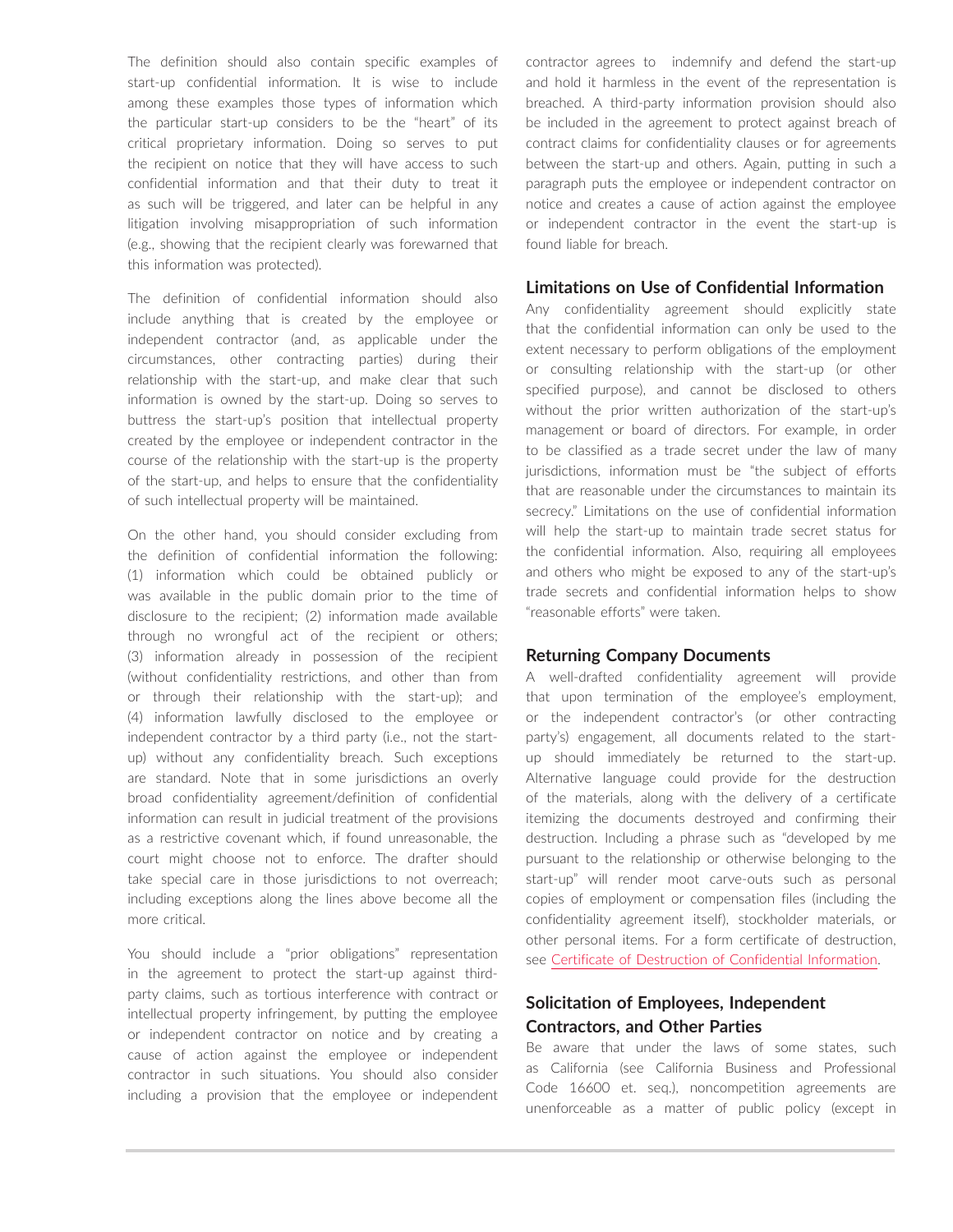connection with the sale of a business and certain other limited situations not typically applicable to start-up clients). In addition, even where there is no absolute prohibition against such restrictive covenants, most states limit their applicability both as to scope (i.e., the extent of the prohibited competitive activities and the scope of which third parties are deemed "off limits" under the covenant), geography (e.g., limited to one or more specific geographic markets), and duration (e.g., not more than two years). Again, before drafting these agreements, you need to consult the laws on confidentiality and on noncompetition and other restrictive covenants of the applicable state(s) to ensure compliance. For further guidance, see [Non](https://advance.lexis.com/open/document/lpadocument/?pdmfid=1000522&pddocfullpath=%2Fshared%2Fdocument%2Fanalytical-materials%2Furn%3AcontentItem%3A5NP8-B2B1-F873-B06S-00000-00&pdcontentcomponentid=500749&pdteaserkey=sr0&pditab=allpods&ecomp=-trg&earg=sr0)[competition and Non-solicitation Clauses](https://advance.lexis.com/open/document/lpadocument/?pdmfid=1000522&pddocfullpath=%2Fshared%2Fdocument%2Fanalytical-materials%2Furn%3AcontentItem%3A5NP8-B2B1-F873-B06S-00000-00&pdcontentcomponentid=500749&pdteaserkey=sr0&pditab=allpods&ecomp=-trg&earg=sr0).

#### **Remedies for Breach**

The confidentiality agreement should include a provision whereby the employee or independent contractor acknowledges and agrees that the start-up has a right to injunctive relief and that recovery of monetary damages alone is an inadequate remedy in the event of a breach of the agreement by the employee or independent contractor. This will facilitate the start-up's ability to obtain an injunction if necessary. In addition, the agreement should contain an acknowledgement that an injunction is not the sole and exclusive remedy, so as not to prevent the startup from being able to obtain monetary damages in lieu of or in addition to the injunction.

#### **Employment or Consulting Relationship; Duties**

When drafting confidentiality agreements, whether or not other restrictive covenants and invention assignments are to be included, you should draft separate standard forms to be used vis-a-vis employees, on the one hand, versus independent contractors, on the other hand. See [Confidential Information And Invention Assignment](https://advance.lexis.com/open/document/lpadocument/?pdmfid=1000522&pddocfullpath=%2Fshared%2Fdocument%2Fforms%2Furn%3AcontentItem%3A5M6B-FSS1-JB7K-20Y6-00000-00&pdcontentcomponentid=500752&pdteaserkey=sr0&pditab=allpods&ecomp=-trg&earg=sr0)  [Agreement \(Employee\)](https://advance.lexis.com/open/document/lpadocument/?pdmfid=1000522&pddocfullpath=%2Fshared%2Fdocument%2Fforms%2Furn%3AcontentItem%3A5M6B-FSS1-JB7K-20Y6-00000-00&pdcontentcomponentid=500752&pdteaserkey=sr0&pditab=allpods&ecomp=-trg&earg=sr0), and see [Confidential Information](https://advance.lexis.com/open/document/lpadocument/?pdmfid=1000522&pddocfullpath=%2Fshared%2Fdocument%2Fforms%2Furn%3AcontentItem%3A5M6B-FSS1-JB7K-20Y7-00000-00&pdcontentcomponentid=500752&pdteaserkey=sr0&pditab=allpods&ecomp=-trg&earg=sr0) [and Invention Assignment Agreement \(Independent](https://advance.lexis.com/open/document/lpadocument/?pdmfid=1000522&pddocfullpath=%2Fshared%2Fdocument%2Fforms%2Furn%3AcontentItem%3A5M6B-FSS1-JB7K-20Y7-00000-00&pdcontentcomponentid=500752&pdteaserkey=sr0&pditab=allpods&ecomp=-trg&earg=sr0)  [Contractor\)](https://advance.lexis.com/open/document/lpadocument/?pdmfid=1000522&pddocfullpath=%2Fshared%2Fdocument%2Fforms%2Furn%3AcontentItem%3A5M6B-FSS1-JB7K-20Y7-00000-00&pdcontentcomponentid=500752&pdteaserkey=sr0&pditab=allpods&ecomp=-trg&earg=sr0).

Among other things, the employee form of the confidentiality agreement should not be used for independent contractors, nor should the phrase "works made for hire" be contained in any such agreement because independent contractors may be incorrectly classified as employees for unemployment or workers' compensation purposes as a result. For more information regarding misclassification of employees, see [Independent](https://advance.lexis.com/open/document/lpadocument/?pdmfid=1000522&pddocfullpath=%2Fshared%2Fdocument%2Fanalytical-materials%2Furn%3AcontentItem%3A5D3S-YH11-F8SS-6129-00000-00&pdcontentcomponentid=500749&pdteaserkey=sr11&pditab=allpods&ecomp=-trg&earg=sr11)  [Contractor Tests and Risks of Worker Misclassification](https://advance.lexis.com/open/document/lpadocument/?pdmfid=1000522&pddocfullpath=%2Fshared%2Fdocument%2Fanalytical-materials%2Furn%3AcontentItem%3A5D3S-YH11-F8SS-6129-00000-00&pdcontentcomponentid=500749&pdteaserkey=sr11&pditab=allpods&ecomp=-trg&earg=sr11)  [— Understanding the Risks of Independent Contractor](https://advance.lexis.com/open/document/lpadocument/?pdmfid=1000522&pddocfullpath=%2Fshared%2Fdocument%2Fanalytical-materials%2Furn%3AcontentItem%3A5D3S-YH11-F8SS-6129-00000-00&pdcontentcomponentid=500749&pdteaserkey=sr11&pditab=allpods&ecomp=-trg&earg=sr11)  [Misclassification.](https://advance.lexis.com/open/document/lpadocument/?pdmfid=1000522&pddocfullpath=%2Fshared%2Fdocument%2Fanalytical-materials%2Furn%3AcontentItem%3A5D3S-YH11-F8SS-6129-00000-00&pdcontentcomponentid=500749&pdteaserkey=sr11&pditab=allpods&ecomp=-trg&earg=sr11)

It is important that all employees and independent contractors sign confidentiality agreements immediately upon commencement of their relationships (or, in the case of independent contractors, immediately upon commencement of or changes in their relationships with the start-up), as many states require additional consideration for invention assignments or for execution of confidentiality agreements and restrictive covenant agreements after the relationship with the start-up has commenced. In fact, in some jurisdictions, "new" employment will not be deemed to constitute adequate consideration for such agreements where the employee was not advised of such agreements and the employee's need to sign them before job offer acceptance. In any case, as added protection, the confidentiality agreement and any restrictive covenant agreement should state that the employee's or independent contractor's execution of the agreement is a condition to the employment or consulting offer.

For more general information regarding confidential information and restrictive covenants, see [Restrictive](https://advance.lexis.com/open/document/lpadocument/?pdmfid=1000522&pddocfullpath=%2Fshared%2Fdocument%2Fanalytical-materials%2Furn%3AcontentItem%3A58RK-WKC1-JNY7-X4JF-00000-00&pdcontentcomponentid=500749&pdteaserkey=sr0&pditab=allpods&ecomp=-trg&earg=sr0)  [Covenants and Confidential Information Protection.](https://advance.lexis.com/open/document/lpadocument/?pdmfid=1000522&pddocfullpath=%2Fshared%2Fdocument%2Fanalytical-materials%2Furn%3AcontentItem%3A58RK-WKC1-JNY7-X4JF-00000-00&pdcontentcomponentid=500749&pdteaserkey=sr0&pditab=allpods&ecomp=-trg&earg=sr0)

# **Invention Assignments**

Employee invention assignment agreements are among the most common types of agreements that start-ups enter into in the course of their business. Innovative technology is at the center of most venture capital-funded start-up businesses and, consequently, its protection by the start-up is of paramount importance.

In spite of their pervasiveness, however, there are a number of pitfalls and issues that can be encountered in the agreements that may jeopardize a start-up's reliance on them, including:

- Does an invention assignment agreement actually exist?
- Does it contain potentially critical language that has been blessed by the courts?
- Does it continue to protect a start-up's current needs after a sale of the start-up or a change in its operational structure?
- Does it address choice-of-law uncertainties in connection with the assignment of unpatented trade secrets?

These questions, as well as a host of other issues, underscore the need for you to remind your client to review its personnel files periodically to ensure that executed invention assignment agreements between the start-up and its employees and independent contractors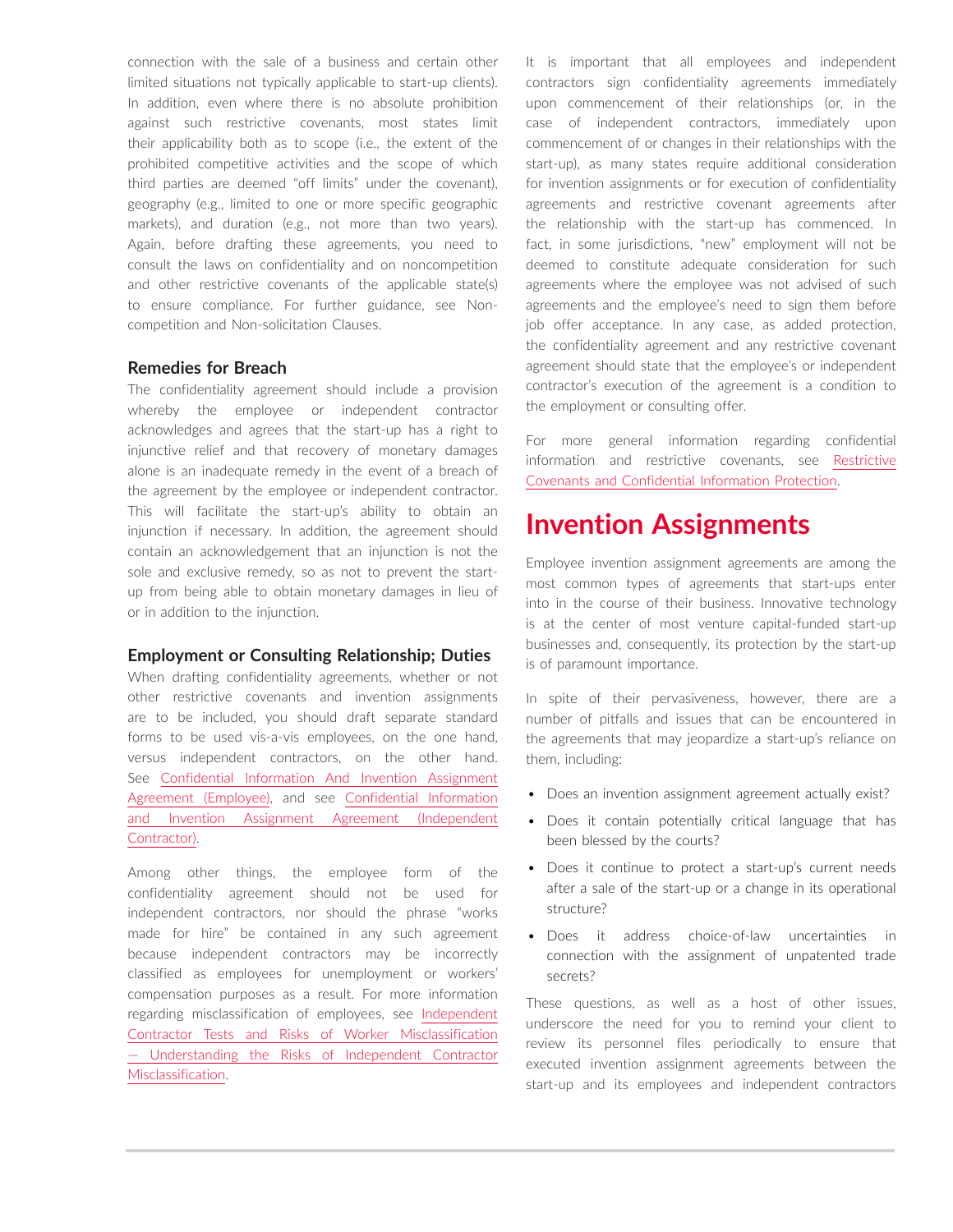actually exist and can be readily located, and ensure that the agreements continue to preserve the rights and obligations that are necessary to protect the startup's current situation and needs. The easiest way for you to help prevent some of these problems from arising is by recommending to your client that the invention assignment language be included in the same agreement that contains the employee or independent contractor's confidentiality obligation. In addition, consider including the other restrictive covenants to which the employee or independent contractor will become subject in these types of agreements. See [Confidential Information And Invention](https://advance.lexis.com/open/document/lpadocument/?pdmfid=1000522&pddocfullpath=%2Fshared%2Fdocument%2Fforms%2Furn%3AcontentItem%3A5M6B-FSS1-JB7K-20Y6-00000-00&pdcontentcomponentid=500752&pdteaserkey=sr0&pditab=allpods&ecomp=-trg&earg=sr0)  [Assignment Agreement \(Employee\)](https://advance.lexis.com/open/document/lpadocument/?pdmfid=1000522&pddocfullpath=%2Fshared%2Fdocument%2Fforms%2Furn%3AcontentItem%3A5M6B-FSS1-JB7K-20Y6-00000-00&pdcontentcomponentid=500752&pdteaserkey=sr0&pditab=allpods&ecomp=-trg&earg=sr0), [Confidential Information](https://advance.lexis.com/open/document/lpadocument/?pdmfid=1000522&pddocfullpath=%2Fshared%2Fdocument%2Fforms%2Furn%3AcontentItem%3A5M6B-FSS1-JB7K-20Y7-00000-00&pdcontentcomponentid=500752&pdteaserkey=sr0&pditab=allpods&ecomp=-trg&earg=sr0)  [and Invention Assignment Agreement \(Independent](https://advance.lexis.com/open/document/lpadocument/?pdmfid=1000522&pddocfullpath=%2Fshared%2Fdocument%2Fforms%2Furn%3AcontentItem%3A5M6B-FSS1-JB7K-20Y7-00000-00&pdcontentcomponentid=500752&pdteaserkey=sr0&pditab=allpods&ecomp=-trg&earg=sr0)  [Contractor\)](https://advance.lexis.com/open/document/lpadocument/?pdmfid=1000522&pddocfullpath=%2Fshared%2Fdocument%2Fforms%2Furn%3AcontentItem%3A5M6B-FSS1-JB7K-20Y7-00000-00&pdcontentcomponentid=500752&pdteaserkey=sr0&pditab=allpods&ecomp=-trg&earg=sr0), and [Confidentiality Agreement \(with Inventions](https://advance.lexis.com/open/document/lpadocument/?pdmfid=1000522&pddocfullpath=%2Fshared%2Fdocument%2Fforms%2Furn%3AcontentItem%3A5MN8-3301-FCSB-S2V5-00000-00&pdcontentcomponentid=500752&pdteaserkey=sr29&pditab=allpods&ecomp=-trg&earg=sr29)  [Assignment\)](https://advance.lexis.com/open/document/lpadocument/?pdmfid=1000522&pddocfullpath=%2Fshared%2Fdocument%2Fforms%2Furn%3AcontentItem%3A5MN8-3301-FCSB-S2V5-00000-00&pdcontentcomponentid=500752&pdteaserkey=sr29&pditab=allpods&ecomp=-trg&earg=sr29).

#### **Purpose of Invention Assignment Agreements**

The purpose of invention assignments and assignment agreements is to unequivocally vest in the start-up ownership of all intellectual property developed by any employee (including the founder(s)) or any independent contractor during the course of their relationship with the start-up, even if developed offsite or with their own resources as long as it is of the type and nature of intellectual property pertinent to the start-up's business. In many cases, the technology covered by the start-up's patents and other intellectual property registrations, such as trademark and copyright registrations, are first created for the start-up by an employee or independent contractor during the period of their employment or retention by the start-up. Unfortunately, despite the start-up's claim to ownership buttressed by invention assignment agreements, patents, and other intellectual property registrations, courts often interpret situations involving intellectual property created by an employee or contractor in a way that tilts toward the employee or independent contractor. Thus, in the absence of a written, unequivocal assignment of the intellectual property rights by the employee or independent contractor, courts often rule that those rights are the property of the individuals who created them.

In addition to clear language confirming work made for hire status and, in any event, assignment of all covered inventions and all rights thereto to the start-up, you should consider including the following:

• Representations that the employee (or other contracting party) (a) has not incorporated any third-party-owned or -created materials into any assigned inventions, and (b) has not incorporated any of the employee's unassigned work product/materials into any assigned inventions and, further, if it has, it grants the startup a nonexclusive, royalty-free, irrevocable, perpetual, worldwide license as to the same;

- A clause requiring the employee to retain and provide to the start-up all records and other materials concerning any covered inventions, and acknowledging that all of the same are owned by the start-up;
- A "further assurances" clause pursuant to which the employee agrees, without additional compensation, (a) to assist the start-up to secure the start-up's rights in the inventions (including the disclosure to the start-up of all pertinent information and data, the execution of all applications, specifications, oaths, assignments and all other instruments which the start-up deems necessary in order to apply for and obtain such rights and in order to assign to the start-up the rights, title and interest in and to such inventions), and (b) that these obligations survive and continue after any termination of employment;
- The employee's designation and appointment of the start-up and its duly authorized officers and agents as the employee's agent and attorney in fact to take all lawfully permitted steps pursuant to the further assurances obligation, if the start-up is unable, because of the employee's incapacity or otherwise, to secure employee's performance of the same.

## **Exceptions to the Enforceability of Invention Assignments**

As previously stated with respect to the reach and enforceability of restrictive covenants under confidentiality and noncompetition agreements, invention assignments are also subject to restrictions under prevailing law. In certain states, an invention assignment agreement is invalid as applied to inventions created entirely on the employee's own time and with an employee's own facilities (i.e., without using the employer's equipment, supplies, facilities, or trade secret information). However, inventions that relate to the company's business or anticipated research and development or that result from any work performed by the employee for the employer can be validly assigned under an investment assignment agreement. Again, knowing and understanding (and, as applicable, choosing) the law applicable to the agreement is critical before preparing or providing and agreements for the start-up's use.

For example, many states (such as California) have enacted statutes that seek to protect employees and independent contractors by imposing limits on invention assignments. Under the law, the employee or independent contractor can still be compelled to disclose such inventions so the start